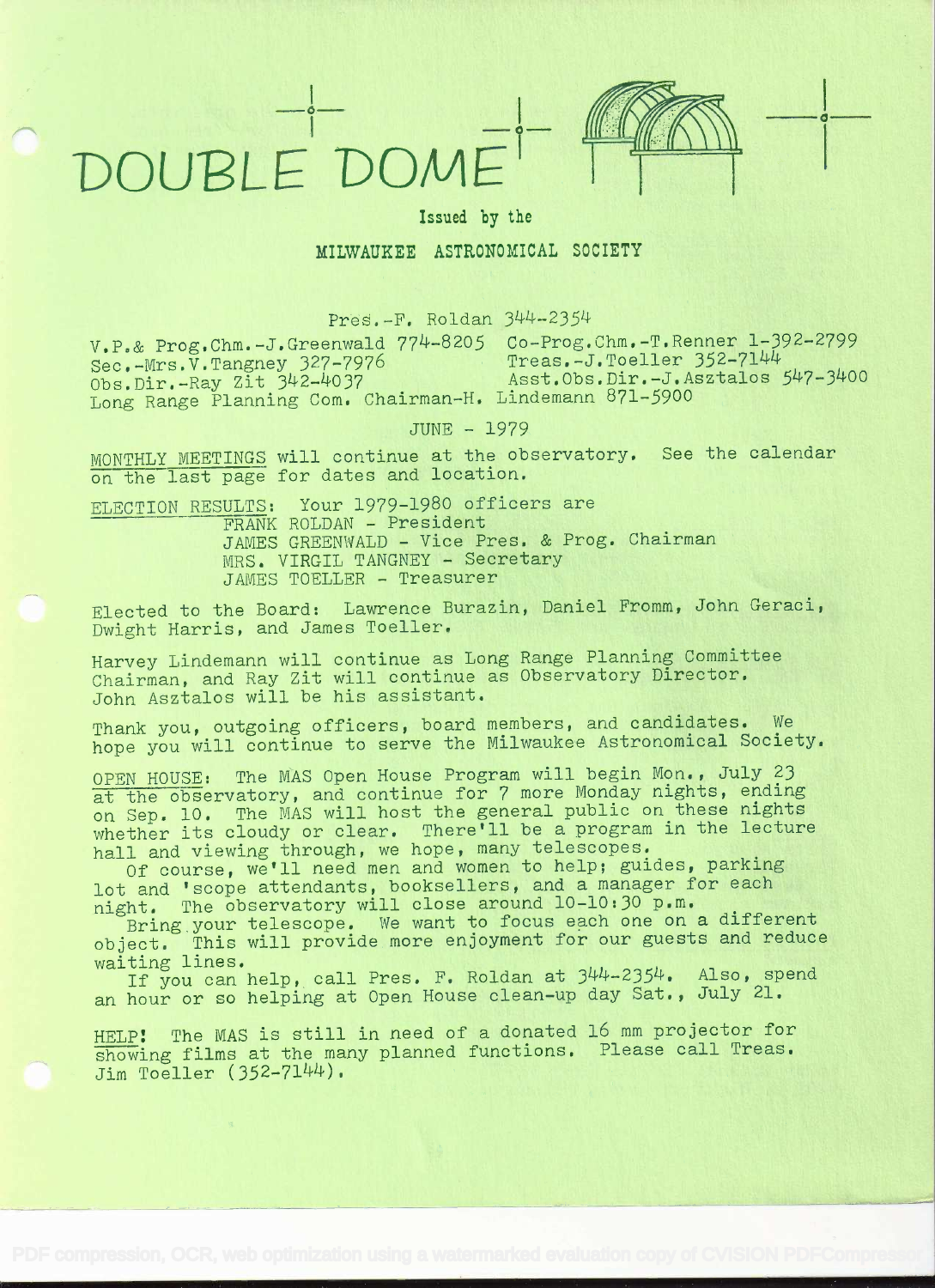PICNIC TIME! Pack some goodies and come on out to the observatory Sunday, June 24, and relax! There'll be great weather, free soda pop, coffee, whatever someone brings to share, a snappy game or two of volley ball, and ???

The picnic will start at 2 p.m. The Board will meet at 6 p.m. Everyone is invited to attend. And bring your 'scopes!

THE MAS FISCAL NEW YEAR begins September 1. Dues are not yet due but you can save the Society some postage and stationery costs and make Treas. Jim Toeller's job much easier,

Despite the continuing ruinous inflation, MAS dues still are \$20 for General Membership

\$20 plus \$1.00 for each additional family member for a<br>Family Membership

\$15 for Non-Residents

\$12.50 for Junior Members (members under 16)

\$7.50 for Founder Members.

Remit your check made payable to the Milwaukee Astronomical Society Remit your check made payable to the milkeenes for a pay in the James Toeller, 407 W. Mall Rd., Milw., Wis. 53217, or pay in person at any Society function. Perhaps you can spare a few dollars for the 26" Telescope Fund!?

26" (66 cm) TELESCOPE PROGRESS REPORT: The Fund now has \$9,384.40.<br>The amount varies due to intake and expenditures.

Architect and member John Jach has submitted final plans to the Board early this month.

TWO STARS have been added to the MAS galaxy! They are WILLIAM KUCHARSKI of Cudahy, and THOMAS TUSZYNSKI, West Allis.

FOR SALE OR TRADE: Ten-inch Pyrex mirror, partly ground--a bargain at \$20. Please call Peter Smitka at 964-1706 (home) or 961-2495.

FOR SALE: Six-inch Barrington reflecting telescope. The instrument is in excellent condition and the low price includes finder, slow motion controls, setting circles, equitorial mount, tripod, and eyepieces. Price: \$200 or best offer. Please call M. Behrendt at  $251 - 7174$  after  $5$  p.m.

METEOR SHOWERS:<br>SHOWER PEAK RATE/HR SHOWER MAXIMUM PEAK RANGELON MAXIMUM Delta Aquarids Mon., Jul. 30 38<br>Perseids Sat.-Mon., Aug.11-13 65 Perseids Sat.-Mon., Aug. 11-13 65 Best viewing between midnight and dawn. Peak may occur at maximum plus/minus a day or two. COMET SOURCE 1862 III

THIS IS THE LAST DOUBLE-DOME until September. Have a pleasant summer

- FULL BUCK MOON - MON., JULY 9 -<br>- FULL STURGEON MOON - TUE., AUG. 7 -<br>- FULL CORN MOON - THU., SEP. 6 -

LeRoy Simandl, Editor (933-3052) 4201 W. Highland Blvd., Milwaukee, Wis. 53208